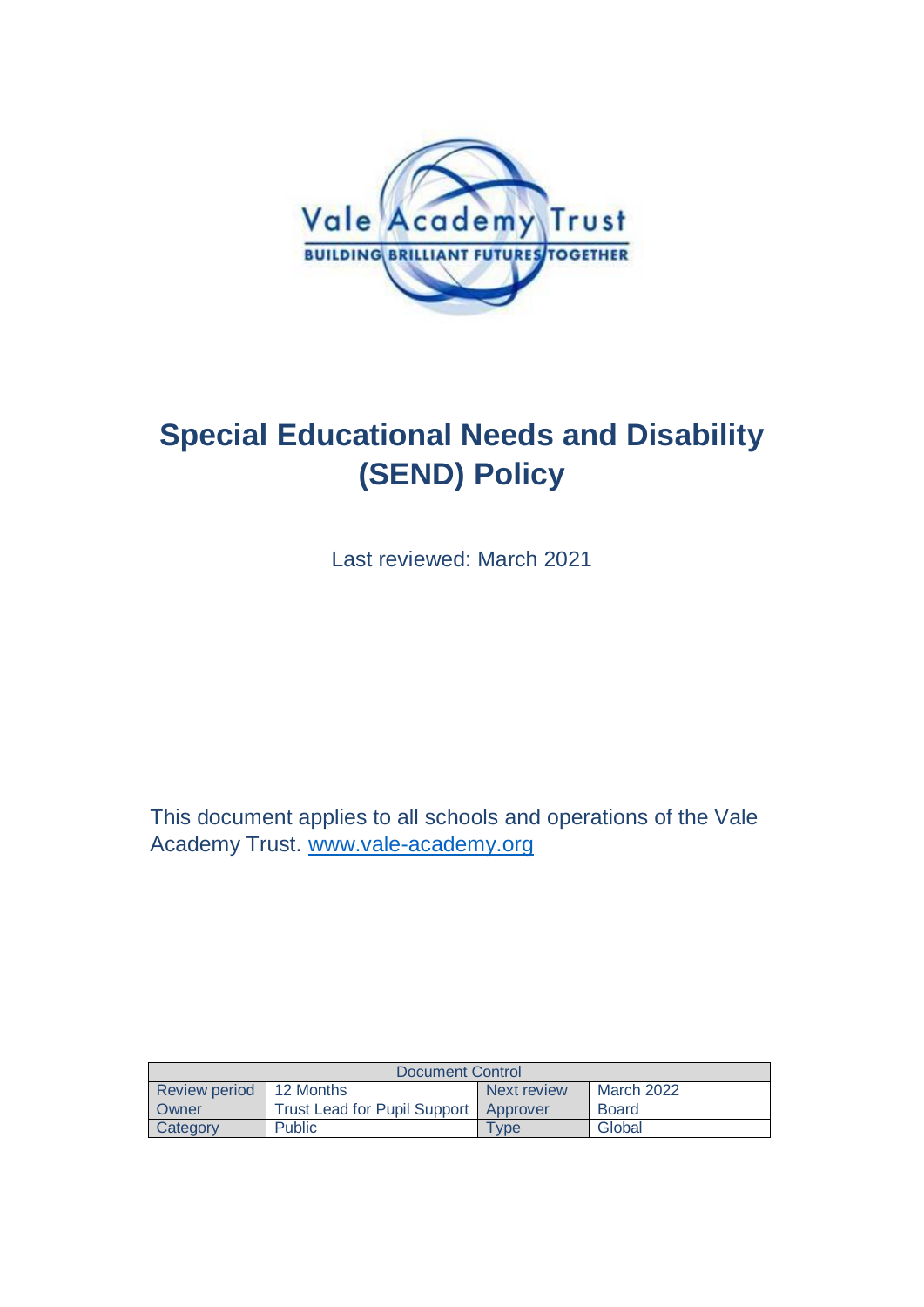# **Contents**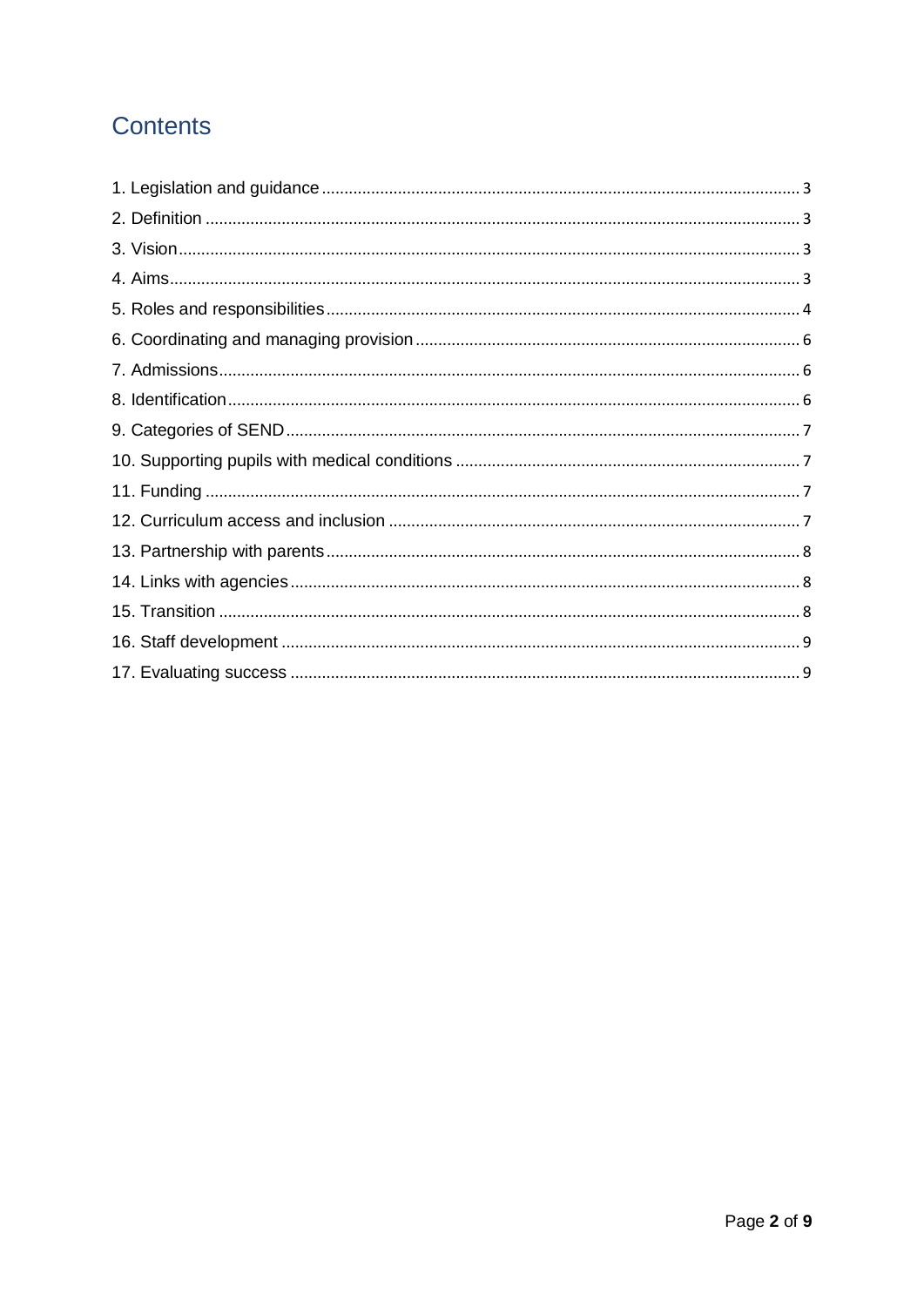# In this document:

'parent' means a parent, carer or other adult with parental responsibility for a pupil.

'the Trust', 'we' and 'our' means the Vale Academy Trust.

# <span id="page-2-0"></span>1. Legislation and guidance

This policy is based on the statutory [Special educational needs and disability \(SEND\) code](https://www.gov.uk/government/publications/send-code-of-practice-0-to-25)  [of practice](https://www.gov.uk/government/publications/send-code-of-practice-0-to-25) and the following legislation and guidance:

- Part 3 of the Children [and Families Act 2014](http://www.legislation.gov.uk/ukpga/2014/6/part/3/enacted) which sets out schools' responsibilities for pupils with SEND and disabilities
- The [Special Educational Needs and Disability \(SEND\) Regulations 2014,](http://www.legislation.gov.uk/uksi/2014/1530/contents/made) which set out schools' responsibilities for Education, Health and Care Plans (EHCPs), and SEND coordinators (SENCOs)
- [Oxfordshire Guidance for Special Educational Needs Support.](https://www.oxfordshire.gov.uk/residents/children-education-and-families/education-and-learning/special-educational-needs-and-disability-local-offer/guidance-and-policies) *This guidance supports Oxfordshire schools and settings to implement the SEND Code of Practice but does not replace the statutory guidance.*

# <span id="page-2-1"></span>2. Definition

A pupil has special educational needs if he or she has a learning difficulty or disability which calls for special educational provision to be made for them.

A pupil of compulsory school age has a learning difficulty or disability if they have:

- A significantly greater difficulty in learning than the majority of others of the same age, or
- a disability which prevents or hinders them from making use of educational facilities of a kind generally provided for others of the same age in mainstream schools

Special educational provision is educational or training provision that is, additional to, or different from, that made generally for other pupils of the same age by mainstream schools or mainstream post-16 settings.

### <span id="page-2-2"></span>3. Vision

 Our vision for pupils with special educational needs and disabilities is the same as for all pupils within in our trust schools. The Vale Academy Trust is a family of schools recognised for providing exceptional, stimulating, inclusive learning opportunities in a safe, happy environment where all can flourish. As a trust, we inspire the highest standards of achievement and personal growth for all children within our schools. Through working together and sharing excellent practice, Vale Academy Trust schools will support the learning needs of all within our local communities, preparing pupils for the future - seeking to continually improve levels of attainment and progress, and secure the highest levels of achievement appropriate to the needs of the individual.

# <span id="page-2-3"></span>4. Aims

The Trust recognises that all pupils have the right to access a broad, balanced, relevant and differentiated curriculum. Trust schools aim to create a safe, secure, educationally exciting and positive environment in which all pupils can develop to their full potential and become confident and independent learners.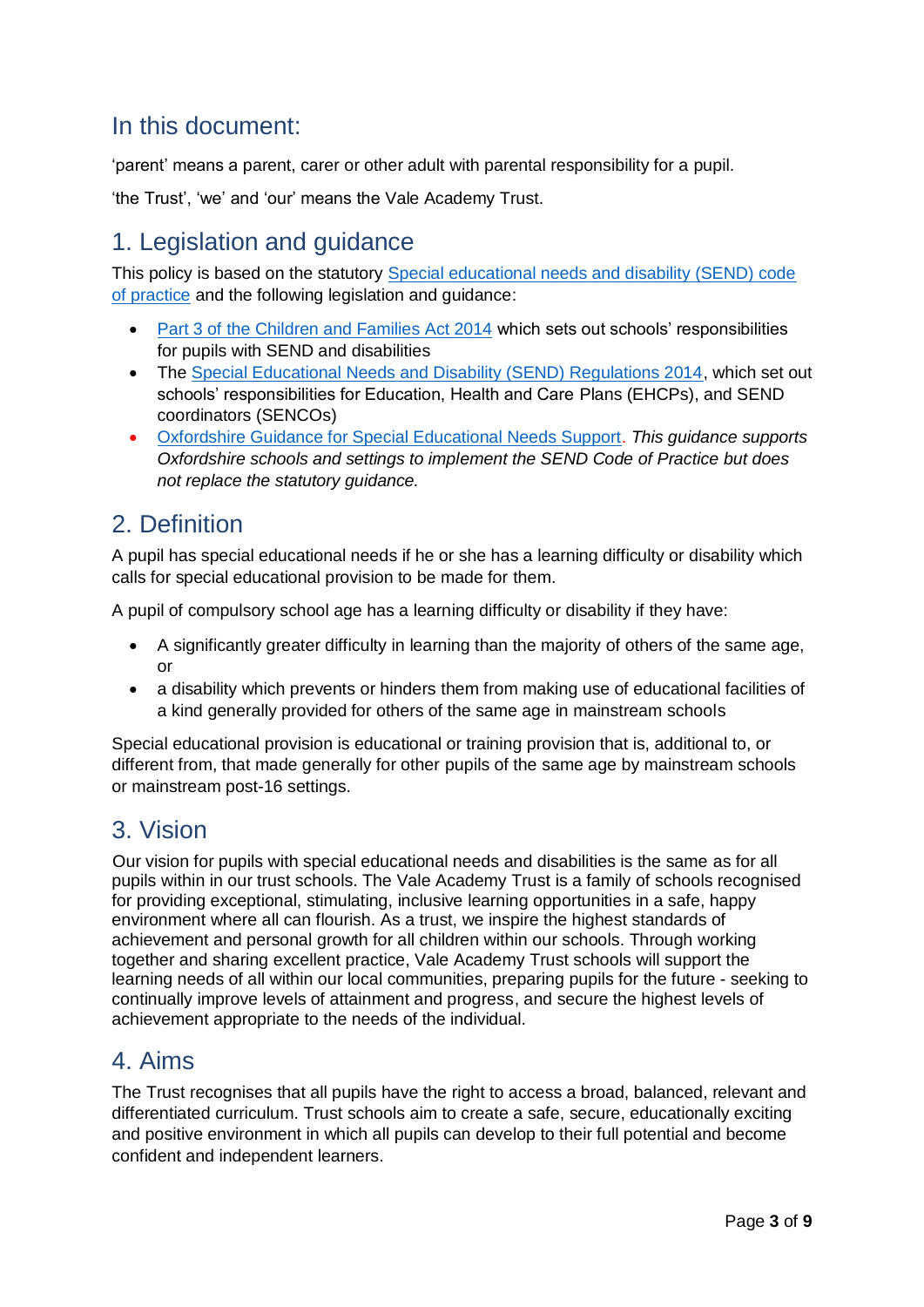The Trust encourages and supports each school to:

- have regard to the views, wishes and feelings of pupils with SEND;
- have regard to the views and wishes of the pupil's parents, encouraging parents to be involved in planning and supporting at all stages of their child's development;
- ensure that the school's curriculum is responsive to all pupils whatever their individual need;
- promote positive attitudes and individual confidence, ensuring all pupils experience success;
- identify, assess, record and regularly review pupils' special educational needs;
- make effective use of support services.

# <span id="page-3-0"></span>5. Roles and responsibilities

Provision for pupils with SEND is a matter viewed at Trust level. The Lead for Pupil Support has a strategic overview of SEND within the individual schools and will support and challenge at a leadership level to enhance quality and effective provision for pupils with SEND.

#### *Board of Trustees*

The Trust's Board of Trustees holds ultimate legal accountability for all outcomes for pupils, including matters concerning SEND. The Board sets overall policy for SEND through this policy document and delegates, through a Scheme of Delegated Authority, operational and procedural SEND responsibilities to the following groups and individuals.

#### *Local Governing Body*

The local governing body of each school, together with the Headteacher, have a responsibility for overseeing all aspects of the school's work, including provision for pupils with special educational needs. They are also required to do their best to ensure that the necessary provision is made for any pupil who has special educational needs. They should determine the school's general approach to provision for pupils with special educational needs and establish the appropriate staffing and funding arrangements.

An appointed representative from a school's local governing body should be actively involved with the Headteacher and SEND Coordinator (SENDCo) during self-review, when considering the provision for pupils with special needs and implementation of SEND procedures within the school. SEND should also be an integral part of the School Development Plan (SDP).

#### *Lead for pupil support*

The lead for pupil support has a Trust-wide responsibility for:

- Working with stakeholders to maintain the Trust SEND policy to ensure it is in accordance with current legislation and guidance and good practice
- Maintaining a strategic overview of SEND within Trust schools, this may be through SEND audits and reviews of provision
- Sharing SEND information with Trustees and Governors, as and when required
- Supporting the effectiveness of SEND provision within the schools on a needs basis
- Supporting and challenging the work of the Headteachers, SENDCo's and inclusion teams within the schools with regard to pupils with SEND
- Leading of SENDCo forum meetings to inform and share best practice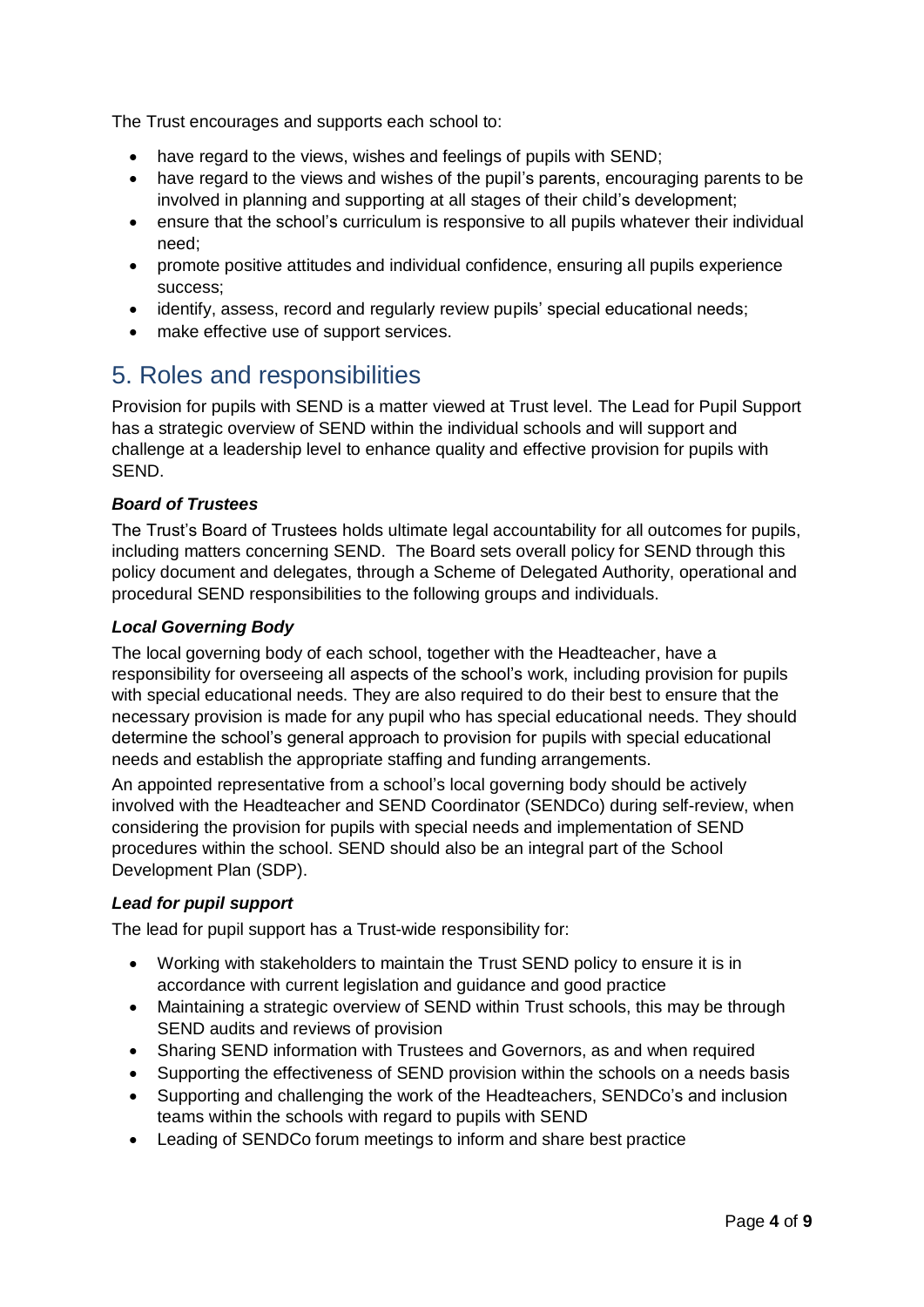#### *Headteacher*

The Headteacher has overall responsibility for the management of provision for pupils with SEND in their school and keeps the governing body fully informed. The Headteacher also works closely with the SENDCo to ensure provision and deployment of resources. The Headteacher is responsible for overseeing the:

- Designated teacher for looked after pupils with SEND
- Designated Member of Staff for Safeguarding pupils
- Teaching Staff and Teaching Assistants working alongside pupils with SEND

#### *SENDCo*

Each school setting has a SENDCo who works closely with all staff, the Headteacher, parents and outside agencies, ensuring the best possible provision for pupils with special educational needs. The SENDCo is responsible for:

- overseeing the day-to-day operation of the school's SEND procedures
- coordinating provision for pupils with SEND
- ensuring the involvement of parents from an early stage and liaising with parents of pupils with SEND
- advising on a graduated approach to providing SEND support, liaising with and advising other members of staff
- helping to identify pupils with special educational needs and disabilities, assessing and planning for progress
- maintaining the school's special needs register
- advising on the deployment of the school's delegated budget and other resources to meet pupils' needs effectively
- liaising with early years providers, other schools, educational psychologists, health and care professionals, and independent or voluntary bodies
- being a key point of contact with external agencies, especially the local authority and its support agencies
- liaising with previous and next providers of education to ensure a pupil and their parents are informed about options and a smooth transition is planned
- managing teaching assistants, in liaison with Key Stage staff
- supporting the professional development of teaching assistants
- regularly liaising with the governors' representative

#### *Teaching staff*

Class teachers are involved in implementing the School SEND procedures for identifying, assessing and making provision for pupils with SEND, including differentiation in their planning and classroom environment. The identification of SEND is built into the overall approach to monitoring the progress and development of pupils. Class teachers are responsible for working with pupils on a daily basis and closely monitor pupils involved in interventions away from the classroom. Teachers work closely with the SENDCo and teaching assistants to plan and assess the impact of support and interventions, and how they can be linked to classroom teaching.

#### *Support Staff (Pastoral workers, Teaching Assistants, Learning Mentors, inclusion teams)*

Support staff should be fully aware of the Trust SEND policy and the school procedures for identifying, assessing and making provision for pupils with SEND. They should support the work of the class teacher and support the inclusion of pupils with SEND where possible.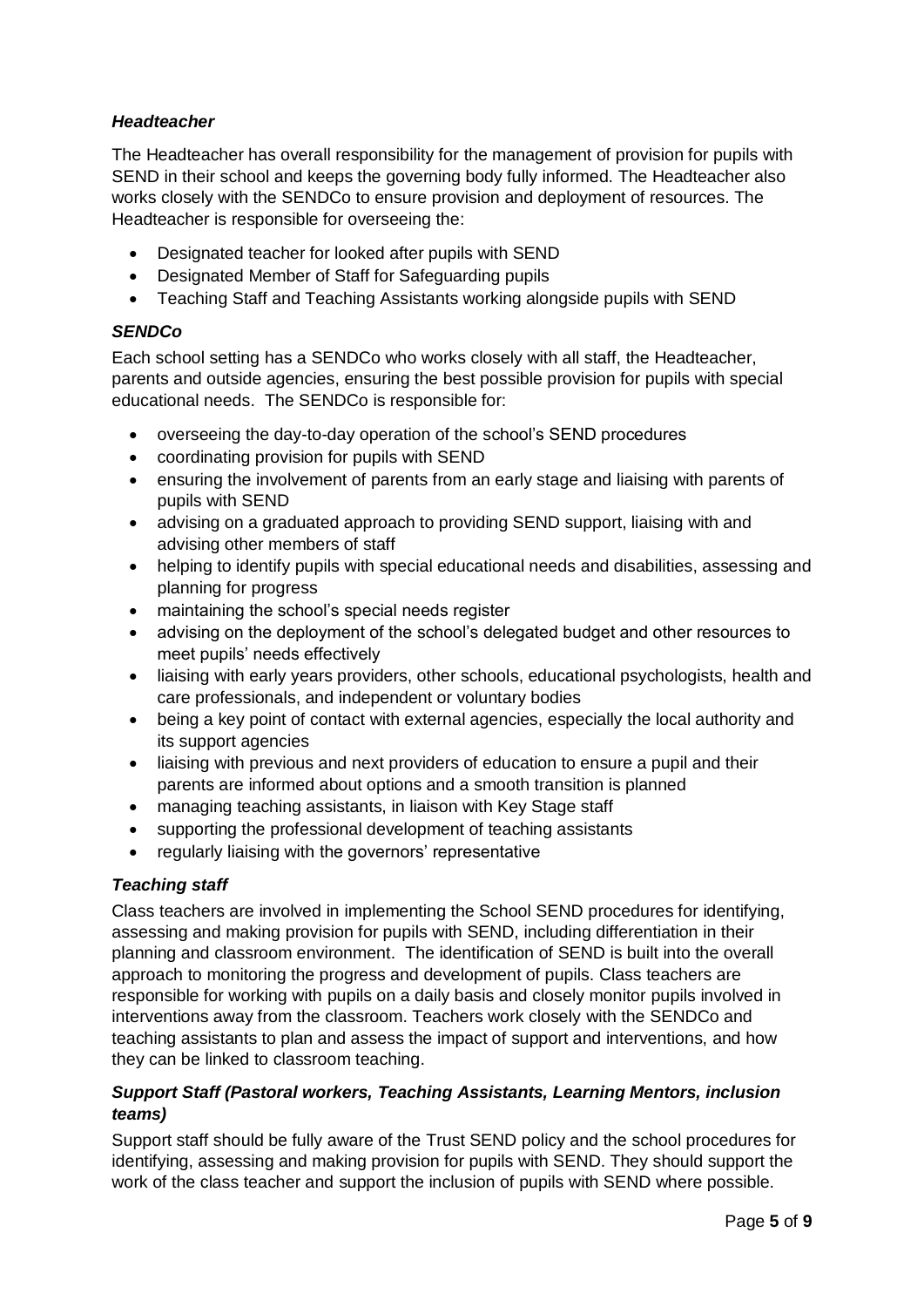Support staff may also be required to support pupils with SEND on a 1:1 or small group basis on pre-learning, additional learning and relevant intervention programmes.

# <span id="page-5-0"></span>6. Coordinating and managing provision

The Headteacher and SENDCo within each school will meet frequently to discuss SEND issues.

The SENDCo will meet with staff, as and when necessary, to give support and advice. SEND procedures and provision are discussed regularly at both staff and departmental meetings in order to support the progress of pupils with SEND. Special needs provision is an integral part of each School Development Plan. The SENDCo oversees the provision. There is also opportunity for informal daily contact between staff to discuss concerns.

Parents are kept informed by school staff and are encouraged to be involved in the support of their child whenever possible. The SENDCo also liaises with parents and pupils with regard to Education Health Needs Assessments (EHNAs) and Education, Health and Care Plans (EHCPs) in order to ensure quality SEND provision and to complete Annual Reviews. Where there is a concern that parents may require extra support, an EHA/TAF process may be necessary. This would be used to identify areas for change and engage support from other professionals.

# <span id="page-5-1"></span>7. Admissions

Schools within the Trust strive to be fully inclusive in their provision in terms of social background, ability, ethnicity, religion, gender or sexuality. Trust schools acknowledge the range of issues to be taken account of in the process of development. All pupils are welcome, including those with special educational needs, in accordance with the Schools Admissions Policy. According to the [Education Act 1996, \(Section 316\),](http://www.legislation.gov.uk/ukpga/1996/56/section/316) the school will admit a pupil with an Education, Health and Care Plan subject to the wishes of their parent unless this is incompatible with the provision of efficient education for other pupils, and there are no reasonable steps that can be taken to prevent the incompatibility

# <span id="page-5-2"></span>8. Identification

Oxfordshire County Council (OCC) provides clear guidance on the processes for identifying pupils with potential SEND and the criteria for entry to the SEND register:

#### [OCC Guidance and policies about SEND](https://www.oxfordshire.gov.uk/residents/children-education-and-families/education-and-learning/special-educational-needs-and-disability-local-offer/guidance-and-policies)

This guidance and policies are also used to moderate whether the SEND provision is at an appropriate level, e.g. SEND register or EHCP. When seeking to obtain an EHCP an application for an Education, Health Needs Assessment (EHNA) needs to be made to Oxfordshire County Council and it will then be decided at panel if an EHCP is to be in place. The DfE's Keeping Children [safe in education](https://www.gov.uk/government/publications/keeping-children-safe-in-education--2) should also be referred to when identifying and working with pupils with SEND.

The [Special educational needs and disability \(SEND\) code of practice](https://www.gov.uk/government/publications/send-code-of-practice-0-to-25) supports an identification of need through a diagnostic approach. It is important to know the pupils, what is working and what is not working. During the identification process, class teachers will work alongside SENDCos.

Tools such as Early Help Assessment, Pastoral Support plans and Pupil Profiles could be used to support the co-ordination of pupil support. Parents will be included during this, and throughout many stages of the process.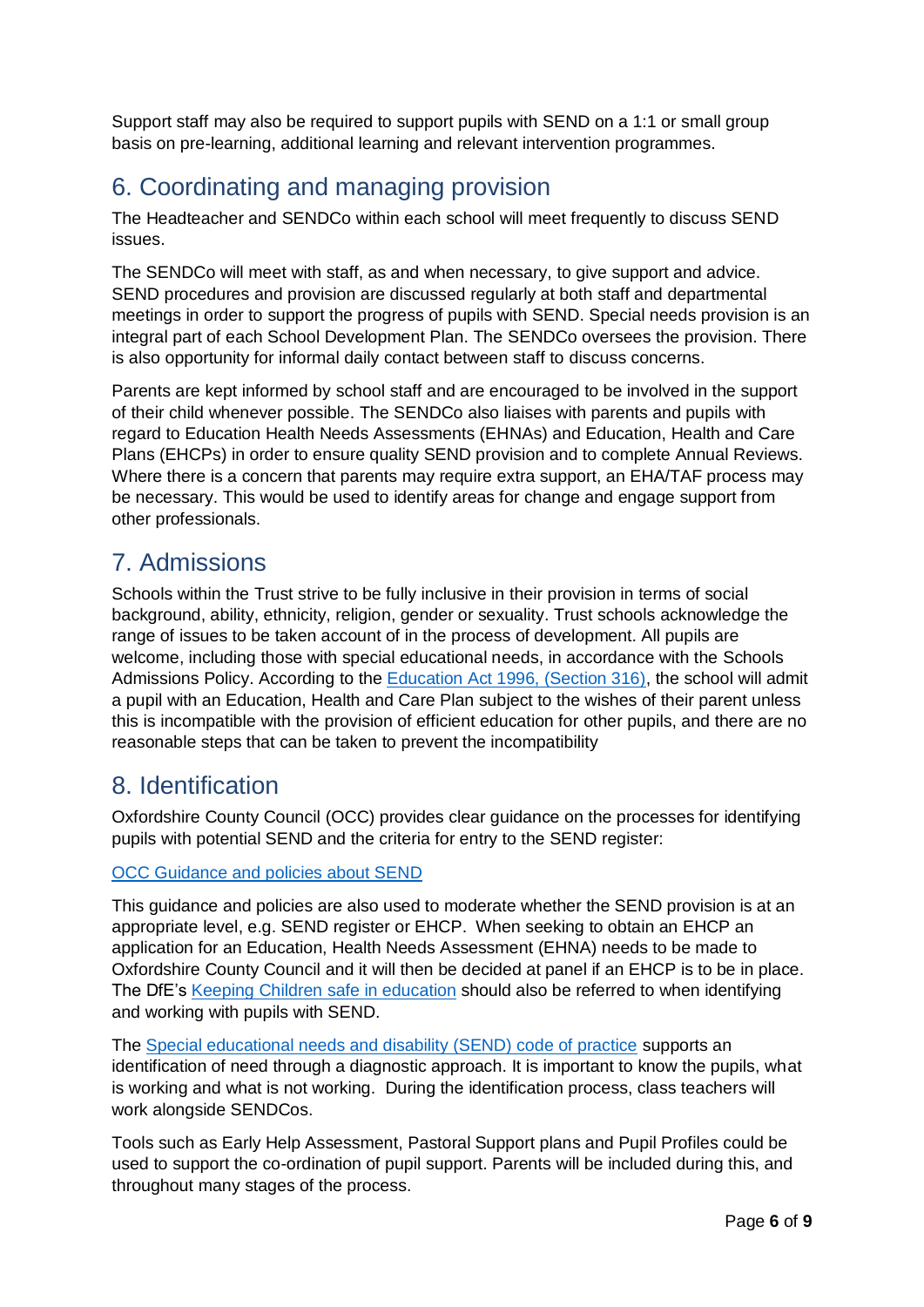# <span id="page-6-0"></span>9. Categories of SEND

Pupils needs and requirements fall into four broad areas, but individual pupils may well have needs which span two or more areas. For example, a pupil with general learning difficulties may also have communication difficulties or a sensory impairment.

- **Communication and interaction**: Speech, Language and Communication needs Autistic Spectrum Conditions including Asperger's and Autism
- **Cognition and Learning**: Learning difficulties, Specific Learning Difficulties e.g. dyslexia, dyspraxia, dyscalculia
- **Social, Emotional and Mental Health Needs (SEMH)**: Behaviour reflecting underlying health difficulties: mental health difficulties (e.g. anxiety, depression). Attention deficit disorder, attention deficit hyperactive disorder, attachment disorder, trauma.
- **Sensory and/or physical Needs:** Hearing impairment, Visual impairment, Physical disability, Multi-sensory impairment

### <span id="page-6-1"></span>10. Supporting pupils with medical conditions

Where pupils with SEND also have medical needs, their provision is planned and delivered in a co-ordinated way within their EHCP. Schools have regard to the policy and procedures for supporting pupils at school with medical conditions and the associated guidance from the DfE: [Supporting pupils at school with medical conditions.](https://www.gov.uk/government/publications/supporting-pupils-at-school-with-medical-conditions--3)

# <span id="page-6-2"></span>11.Funding

The Headteachers, Deputy Heads, Assistant Heads, SENDCos, plus the governors of each school monitor the needs of pupils with SEND. Resources within each Trust school are allocated according to need and will be dependent on the individual school's budget. Resources available may include training for staff, allocated teacher time, teaching assistant (TA) small group support, one-to-one teaching assistant support, additional materials, e.g. learning resources, resources to support emotional well-being, educational games.

# <span id="page-6-3"></span>12. Curriculum access and inclusion

All Trust schools strive to be inclusive schools, showing a sense of community and belonging through their inclusive ethos, broad and balanced curriculum, systems for early identification of barriers to learning and participation, high expectations and suitable targets for all pupils, including those with SEND.

#### *Mainstream provision*

Pupils are grouped in classes according to age and/or ability depending on subject and key stage. In mixed ability classes where there is a wide range of ability, all staff provide a differentiated curriculum suitable for all pupils, to ensure access at all levels. Any pupil with specific needs is fully included into the normal classroom environment and, where appropriate, the curriculum is adjusted accordingly.

#### *Personalised provision*

In addition to this, pupils with SEND may have a personalised and individualised programme and work towards targets which will meet their individual needs – shown in their pupil profile document. Where necessary, pupils may be removed from one or more curriculum subjects to enable them scope within their timetable to work individually or in a small group with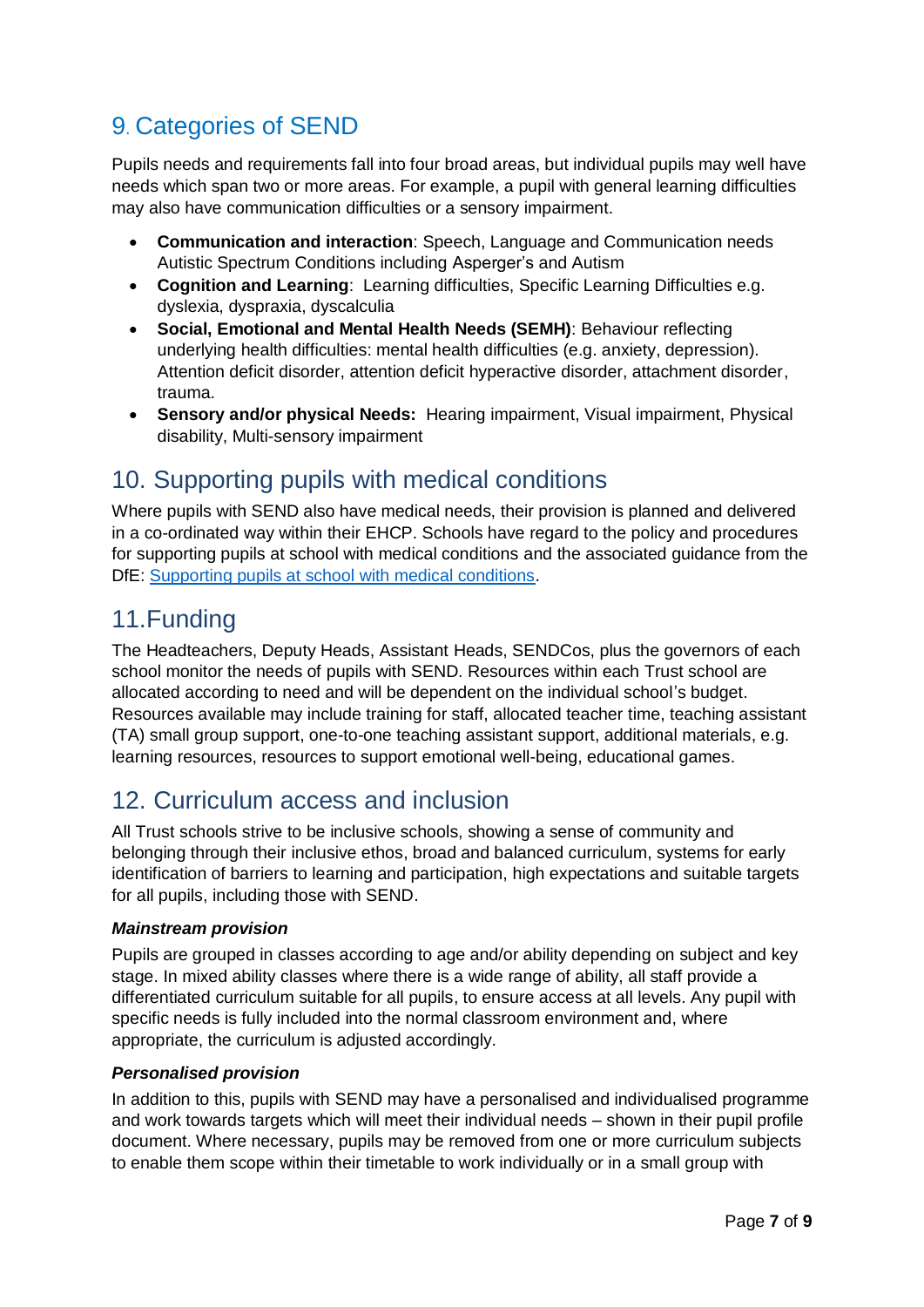teaching assistants and other professionals. This work is overseen by class teachers and the SENDCo. This may involve one or more of the following initiatives:

#### *Skills-based courses*

Where appropriate, a range of specialised courses will be delivered to pupils with SEND. These courses will develop long term skills to encourage independent learning. Teaching Assistants may deliver a range of courses such as Literacy, Numeracy, Dyslexia Skills, Speech and Communication, Fine Motor Skills (including handwriting) and Emotional Health and Wellbeing.

#### *Academic support*

Teaching Assistants support pupils with SEND with their studies and life in school. 'Overlearning' sessions will check the pupil's understanding of key ideas, concepts and vocabulary. 'Pre-Learning' sessions will introduce new topics.

Support is also given with understanding homework, exam revision and understanding the events and activities that take place.

#### *Life-skills*

Where appropriate, pupils with SEND will be supported with developing life skills, structured within an appropriate life-skills programme.

### <span id="page-7-0"></span>13. Partnership with parents

Trust schools believe that good communication between parents and school staff is essential, so that parents can share their knowledge and expertise about their child. This is important in enabling pupils with special educational needs to achieve their potential. The Trust encourages each school to forge close partnerships with parents in the education process. Parents are encouraged to visit the individual school to discuss any concerns about their child with the SENDCo and/or class teacher, at a mutually agreed time.

### <span id="page-7-1"></span>14.Links with agencies

The Trust and its schools access a wide range of Education, Health and Social Services professionals available in Oxfordshire. This includes outreach teachers from Language Resource Bases, the Service for Autism, Service for Pupils with Physical Disabilities, Sensory Support Service, Occupational Therapists, Physiotherapists, Speech and Language Therapists and others. It also includes the Educational Psychology Service and the Advisory Team for Inclusion (SEND). We are committed to using the expertise and advice provided by other professionals.

### <span id="page-7-2"></span>15. Transition

Trust schools have a Transition Programme in place for all pupils. Those with SEND are given additional support within the Transition Programme.

Foundation staff will visit pupils with SEND in a preschool setting, prior to them starting mainstream education. Additional visits can also be made for those pupils with SEND to familiarise them with staff and their classroom.

A transition programme is in place to support pupils transferring into a new class or new key stage. In term 6, all pupils visit their new classroom and new teacher(s). Additionally, staff will